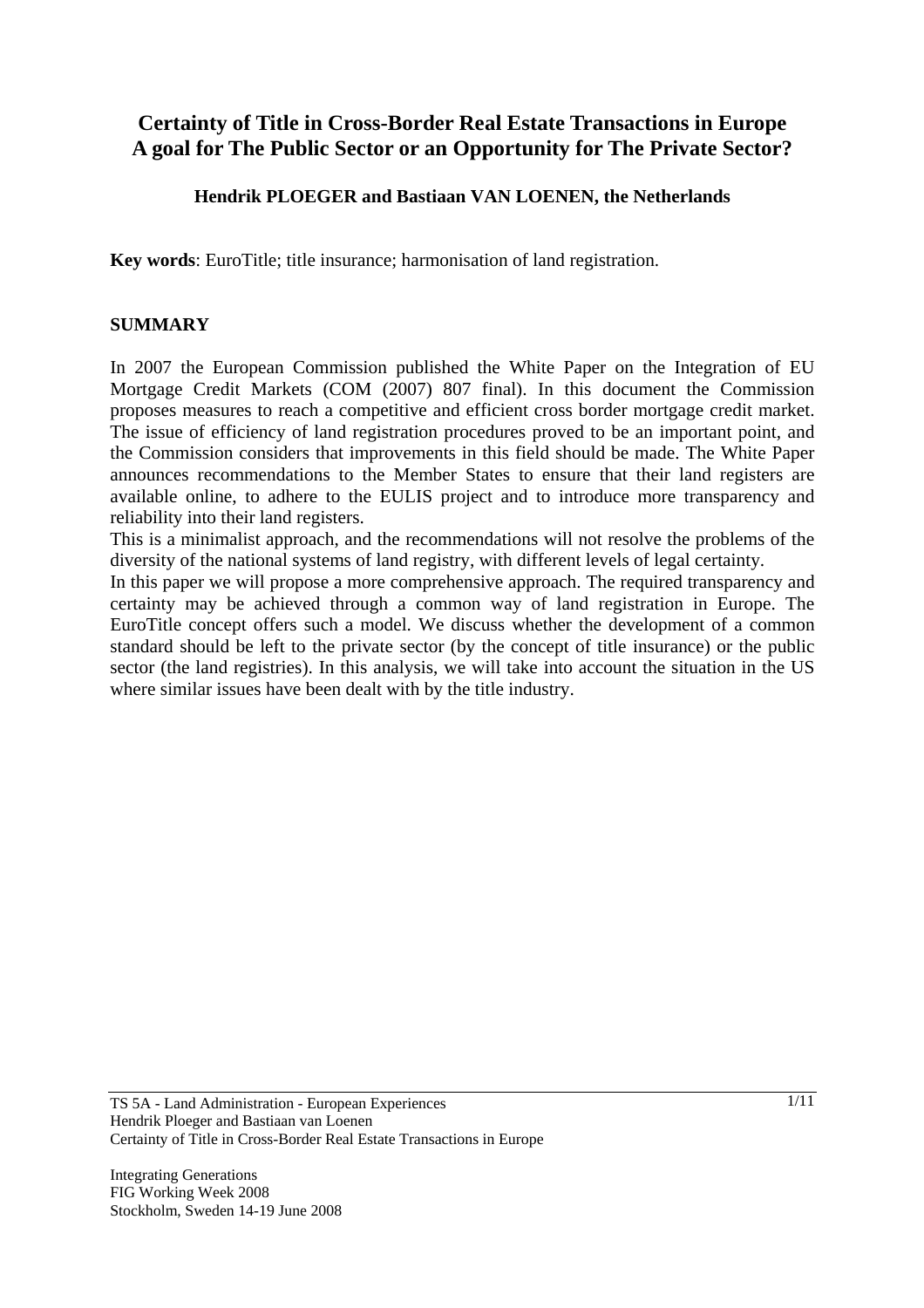# **Certainty of Title in Cross-Border Real Estate Transactions in Europe A goal for The Public Sector or an Opportunity for The Private Sector?**

### **Hendrik PLOEGER and Bastiaan VAN LOENEN, The Netherlands**

### **1. INTRODUCTION**

The European Union's 'four freedoms', the free movement of goods, services, capital, and persons, seem to provide a good basis for an increase of trans-border real estate transactions and to open the mortgage markets in Europe. Citizens of the European Union are flexible to work and live anywhere they prefer in the Union. Indeed, websites such as www.webcei.com (European Confederation of Real Estate Agents) or www.europeanproperty.com offer the possibility to search for real estate within Europe. However, we must conclude that a real European real estate market is far away. The buyer of real estate still needs the help of local experts, who are familiar with the local system of land law and land administration. Also the mortgage markets are still local, especially in the case of consumers.

In the past years major developments in this area took place. First of all the European Union Land Information Service (EULIS) started to operate in 2007. This project brings together the computerised information of the land registers of several European countries in one portal. In this way it provides cross-border access to information on rights and restrictions on real estate, using the information in the computerized databases of the participating land registries. In the same year the European Commission published the White Paper on the Integration of EU Mortgage Credit Markets (COM (2007) 807 final). In the White Paper the Commission announces the first steps to be taken in order to minimalise the effect of the different systems of land registration within the EU: the recommendation to the Member States to ensure that their land registers are available online, to adhere to the EULIS project and to introduce more transparency and reliability into their land registers.

The approach of the European Commission is a minimalist one. In this paper we argue that a more drastic approach is needed to obtain a common level of certainty of title that a real European Real Market needs. The question is, is this a task for the existing Land Registries (the public sector), or will it be a welcome opportunity for the so-called Title Industry (the private sector)?

## **2. REAL ESTATE AND EUROPE: RECENT DEVELOPMENTS**

#### **2.1 EU and private law**

The influence of the European Union on private law increased in the past decennia, notably in the field of consumer protection. But EU law (directives, regulations and case law of the European Court of Justice) is fragmented. For several year academics discuss the need and feasibility of further harmonization of private law, a discussion that may lead to a uniform European Civil Code. An important development is the so-called 'Common Frame of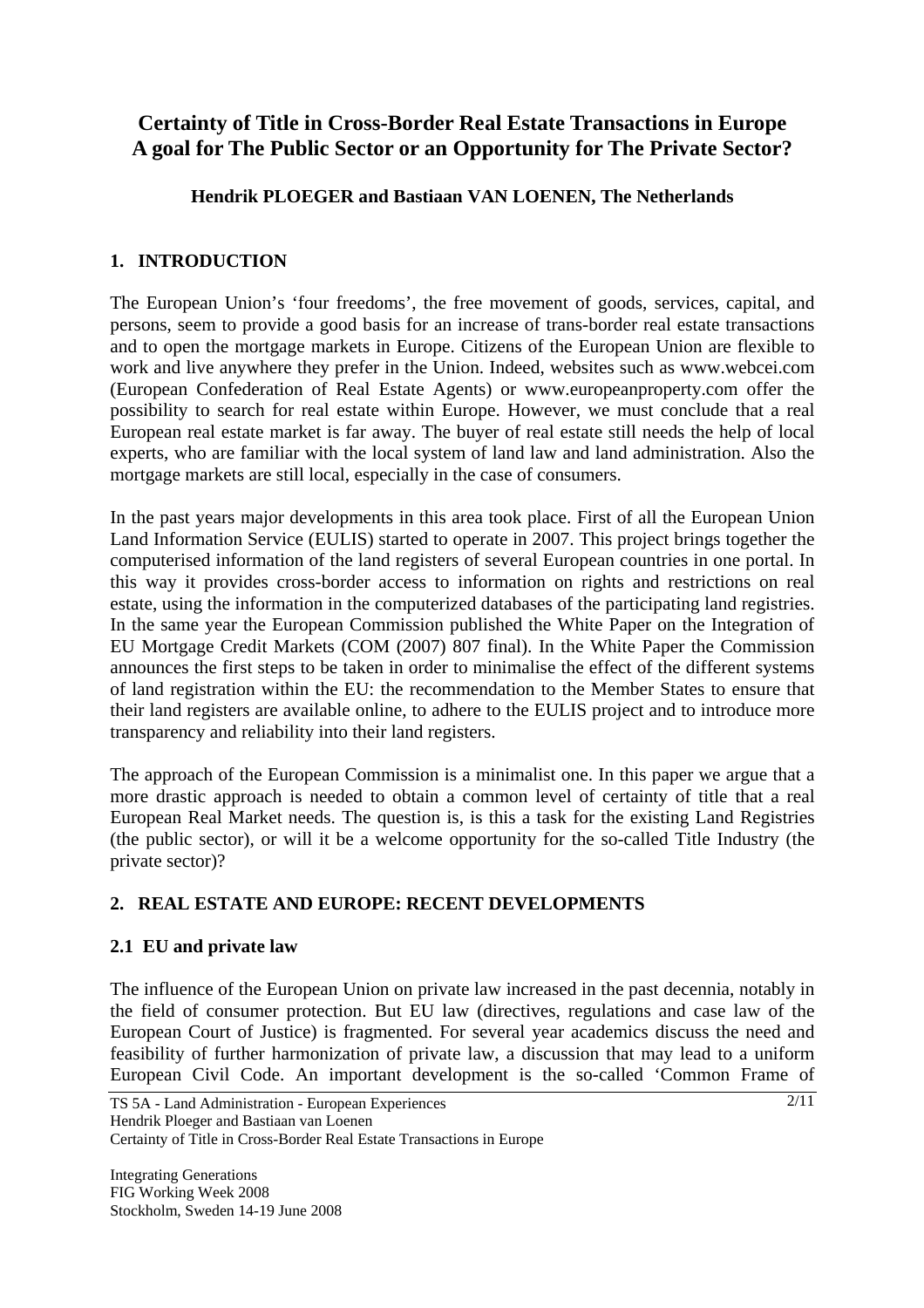Reference' (CFR) that aims to systematise the existing EU rules on private law, with a focus on contract law. A draft version of the CFR has been delivered to the Commission in December 2007 (Von Bar et al. 2008). This consists of 'model rules' for contact law, tort law and unjustified enrichments, and furthermore (in annex 1) a set of definitions of crucial legal concepts (e.g. 'goods', 'contract', 'ownership').

Provision 295 of the EU Treaty ("the Treaty shall in no way prejudice the rules in Member states governing the system of property ownership" suggest that these developments will not affect real estate (land law, mortgage law and land registration). However, the interest of the European Commission for this area is clear. In 2005 the European University Institute (EUI) published the report Real Property Law and Procedures in the European Union, commissioned by the European Commission. This report gives a systematic overview of the existing principles of real estate law, the procedures of sale and transfer of rights and the system of land registration in all (at that time 25) Member States (EUI 2005). Furthermore the report discusses the need and possibilities to create a Eurohypothec, a common model for a mortgage to be used within the EU, as proposed by the Euromortgage group (see www.eurohypothec.com). A second report for the European Commission researched in more detail the process of conveyance (sale and land administration), and more specific on the role of legal specialists (attorneys and/or notaries) in the process (ZERP 2007).

As we will see, especially the field of cross border mortgage credit gets a lot of attention from the European Commission and we might expect that this will have its impact on the area of land registration.

### **2.2 EU and the mortgage market**

In 2003 the European Commission established the Forum group on Mortgage Credit in order to identify the barriers to an integration of the mortgage market, and to make proposals to tackle those barriers (EU 2004). Based on the findings in this report we conclude that a common European real estate market requires:

- 1) Transparency of mortgage products
- 2) Transparency of information from national land registries
- 3) Uniform level of certainty concerning rights and interests in real property.

Taking in account the recommendations of the Forum Group the Green Paper on Mortgage Credit by the Commission (EU COM (2005) 327 final) addresses this subject in more detail. The Green Paper stresses the importance and impact of mortgage lending on the Union's economy. Intervention of the Commission to integrate the mortgage markets will be aimed at making them more efficient and competitive.

The White Paper on the Integration of EU Mortgage Credit Markets (COM (2007) 807 final), published two years later, is rather reserved with regard to the action that should be taken. With regard to the national land registries in the impact assessment Annex 3 mentions the following objectives (EU SEC (2007), 1683 final, p. 130):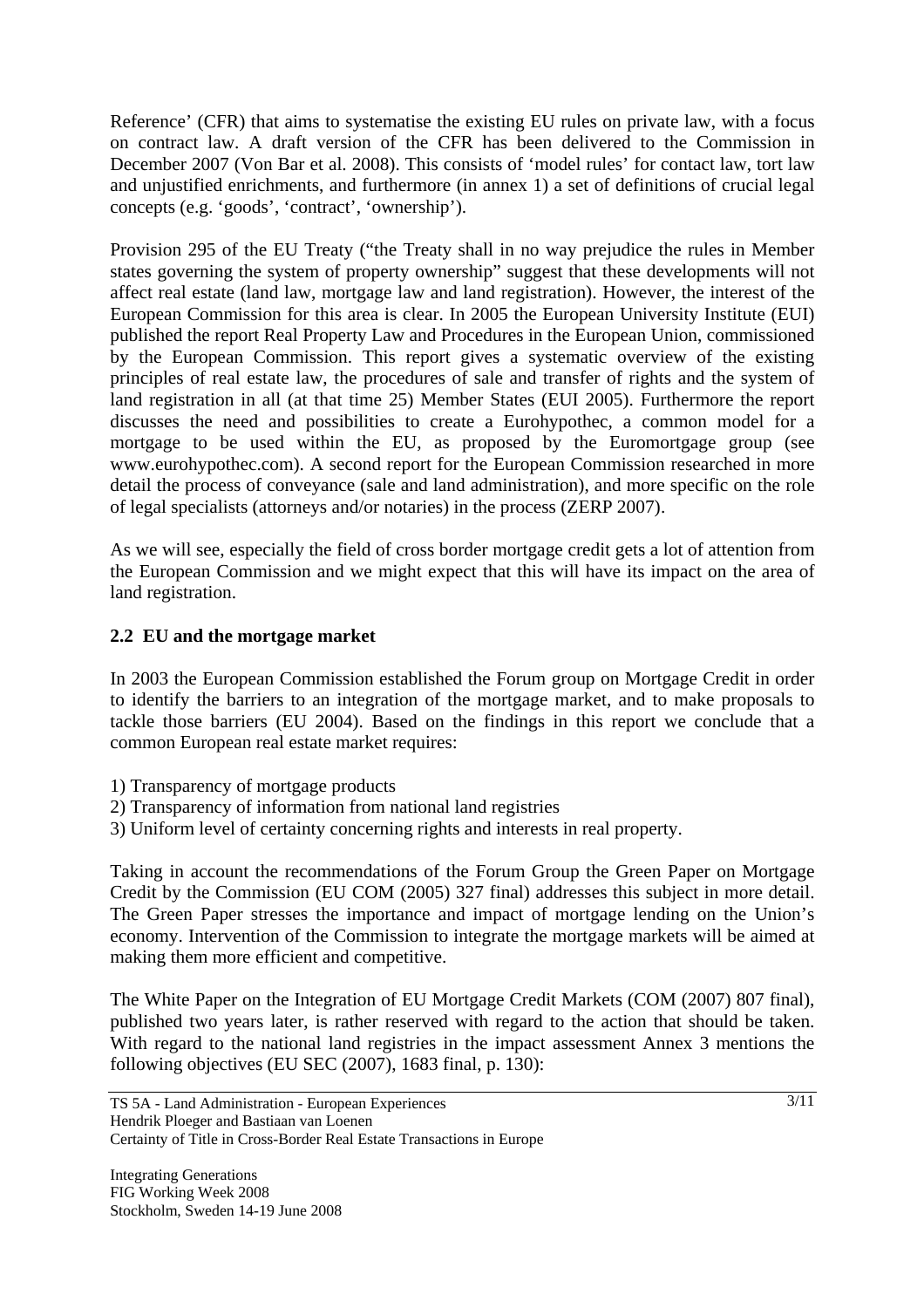- ensure non-discriminatory access to land registers;
- encourage the availability of on-line registers;
- encourage a reduction in the average duration and cost of registration procedures;
- encourage more transparency with regard to non-registered (hidden) charges.

In this area the White Paper concludes that Member States should improve the efficiency of their land registration procedures (EU COM (2007) 807 final, p. 8). To monitor this, the Commission will publish regularly updated 'scoreboards', presenting objective information on the cost and duration of land registration and foreclosure procedures in all Member States. Furthermore, the Commission will make further recommendations to the Member States in this field, in particular:

- to invite Member States to ensure that their land registers are online available;
- to encourage Member States to adhere to EULIS;
- to invite Member States to introduce more transparency and reliability into their land registers, especially with regard to hidden charges.

Should however the suggested measures prove ineffective, the Commission could consider legislation at European Level (EU SEC (2007), 1683 final, p. 130).

### **2.3 Minimalist approach sufficient?**

The White Paper, like the Green Paper focuses on the issue of the transparency of land registries within the EU. However, opening the on-line information, and make it available for users also outside the area (as EULIS aims), does not solve all problems. The differences in legal security stay. To put it short: the distinction between registrations based on title registration and those based on deeds registration. The recommendations of the Forum Group on Mortgage Credit, and the White Paper acknowledge that the mortgage market highly values the transparency and certainty of rights in real estate. A solution has therefore to meet the recommendations made by the Forum Group (EU 2004):

- all charges affecting real estate must be registered in a Public Register in order to be binding on and take effect against third parties, regardless of their nature;
- the creation, modification or extinction of a charge on real property shall become effective vis-à-vis third parties only at the point of registration in the Public Register;
- registered charges on real property in relation to the same estate shall rank in the order of priority disclosed in the Public Register.

Requirements that are quite the same as the international standards for land registration as formulated by the FIG in 'Cadastre 2014' (Kaufmann and Steudler 1998).

We assess that those interested in real estate in another country and their banks, will prefer a system that provides a uniform level of certainty of ownership rights within the EU. However, a choice for one single system of land registration is likely to encounter severe resistance from the Member States that need to change their national system. Moreover, reaching a agreement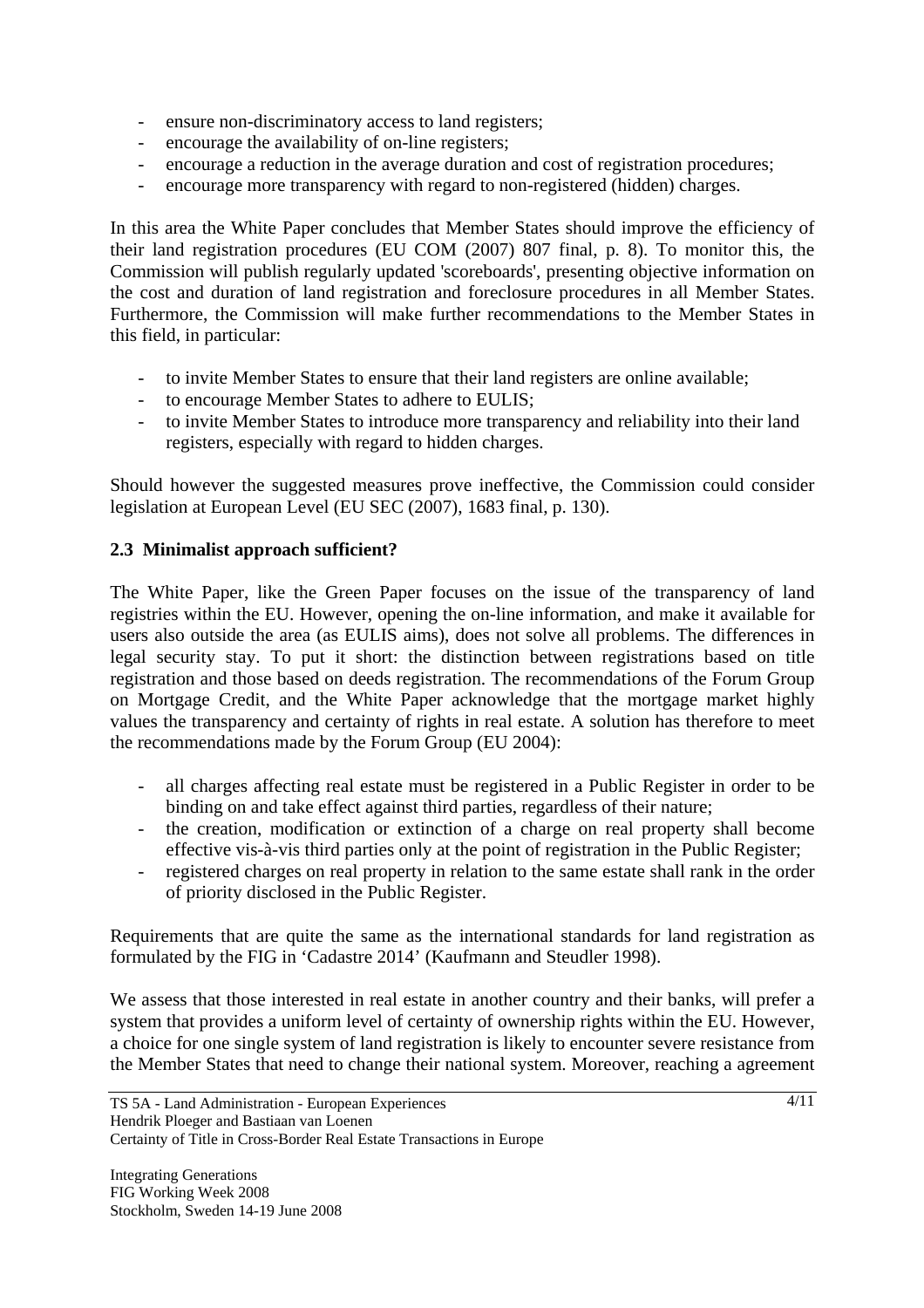about a preferred system may take several decades of discussion. If in the end one general system is agreed upon, it may allow for exemptions addressing specific national situations.

We propose a more comprehensive approach. The required transparency and certainty may be achieved through a common way of land registration in Europe, to be introduced next to the existing systems. The EuroTitle concept offers such a model. We discuss whether the development of a common standard should be left to the private sector (by the concept of title insurance) or the public sector (the land registries).

## **3. CERTAINTY BY THE PUBLIC SECTOR: EUROTITLE**

## **3.1 Introduction**

This concept of a common standard of land registration for Europe, called EuroTitle, has been presented in Ploeger & Van Loenen (2005) and Ploeger, Nasarre-Aznar & Van Loenen (2005) and further discussed in Ploeger (2006) and Ploeger & Van Loenen (2007).

In our first papers we presented EuroTitle as a title registration based on new European standards, in order to meet the requirements for both transparency and certainty, as mentioned above. It is a common way of land registration within Europe, an alternative to the existing national land registrations, but not replacing it. This system does not need the introduction of a European Land Registry as such. Member states in the EU should support registration of such a title in the national registry and the national land registry can issue a EuroTitle within its jurisdiction. The EuroTitle is guaranteed by the national organisation that registers this title.

The EuroTitle system can very well be based on national systems of land law. Therefore, we think that the EuroTitle does not need a 26th regime of land law. We expect that some land registrations based on title registration are already "Eurotitle proof". Others need to introduce the EuroTitle in addition to their current system of land registration. In this last case, it is not required that all real estate in one country is registered under EuroTitle. An owner can choose to have his land registered as EuroTitle, or keep his national title. In other words EuroTitle leaves the possibility that parcels are registered under the (existing) national system of land registration.

Land registered under EuroTitle guarantees not only certainty about rights on land in all member states of the EU, but also provides easy access to the information. Because it uses standard procedures all over Europe, this offers a good basis for e-conveyancing; the transfer of real estate by use of on-line exchange and registration of documents (Ploeger and Van Loenen 2005). In this respect it may be noticed that e.g. the intention of the Land Registration Act 2002 in England and Wales is to reach the e-conveyancing by 'on-line exchange and registration of documents' and the substitution of 'registration by title' by 'title by registration'. This means that the registration itself creates the right, which didn't exist until then.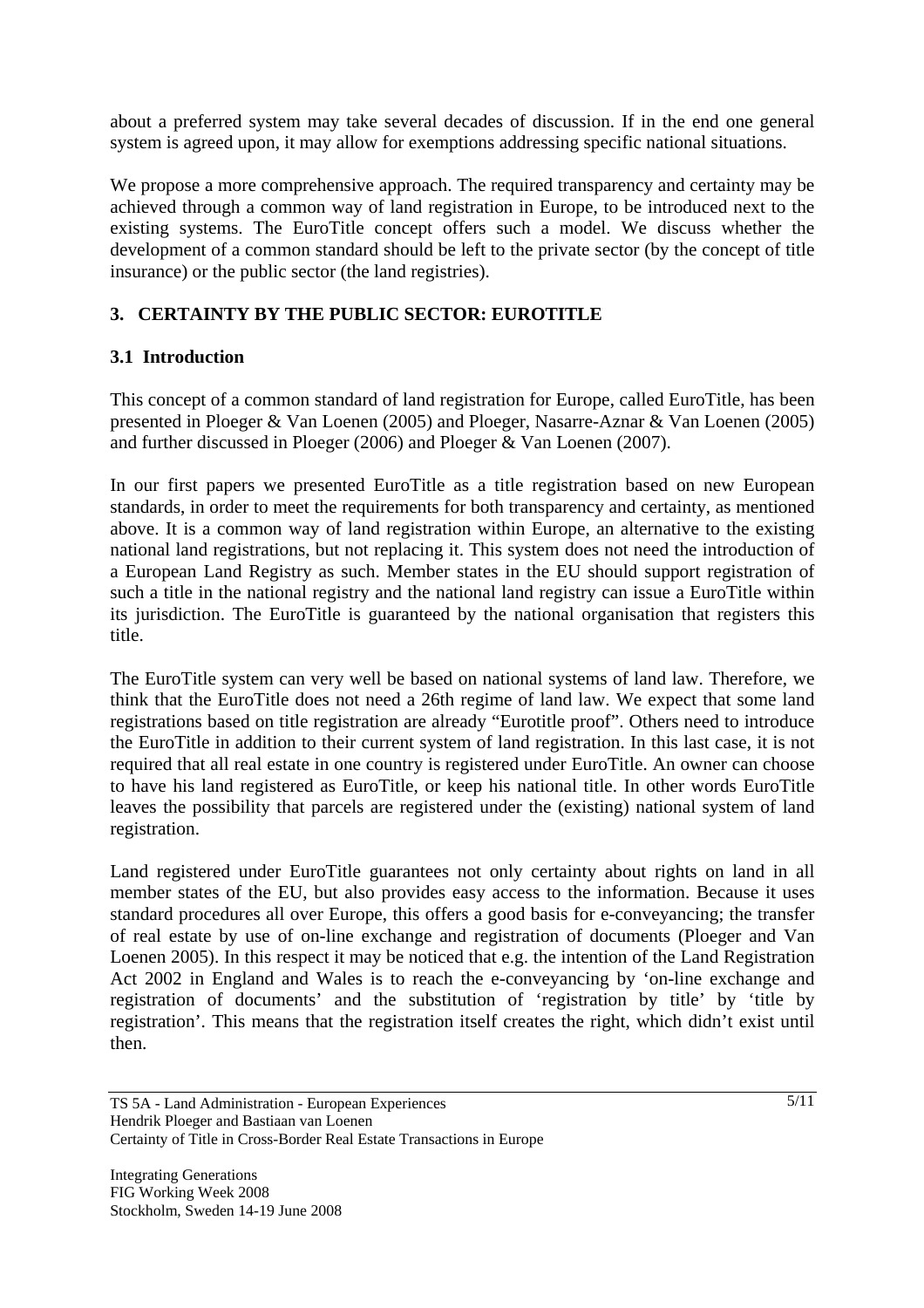To sum up, EuroTitle provides:

- a 28th regime for land registration within Europe;
- an uniform level of title registration, and therefore the necessary uniform legal certainty of the rights on land in all member states;
- on-line and cross border access to information:
- a basis for e-conveyancing by the use of standard procedures.

#### **3.2 Critical Remarks**

This solution need consensus of EU Member States. We expect that Eurotitle will not be among the highest priorities of Member States. The current differences in land registration systems in Member States provided, significant resistance from national land registration organizations as well as political resistance might be expected. It is unclear whether the European real estate market can wait for the public sector, or will seek alternatives. These alternatives may very well come from the private sector.

Although the involvement of government in guaranteeing ownership rights in a harmonised way across Europe is recommended (Ploeger & Van Loenen 2007), political processes towards such a system may be slow. The need of private banks and others to have uniform guarantees available across Europe may not wait. These parties may develop a uniform system providing uniform guarantees in ownership rights through a system well known in the United States: the title insurance.

### **4. CERTAINTY BY THE PRIVATE SECTOR**

#### **4.1 Introduction**

Due to the wide variety of registration systems across the US and the different levels of certainty of rights, the national players in the financial market had a need for a single approach and guarantee to address these local differences. The private sector developed its' own national standard: title insurance (Johnson 1966; Moody 2005; Sirmans & Dumm, 2006).

#### **4.2 The concept of Title Insurance**

Arruñada (2002; p. 582) describes title insurance as "a contract whereby an insurer undertakes to indemnify the holder of a right in real property if he suffers a loss because the insured title is found to be defective, and to defend the title if necessary." The insurance protects the insured against possible losses occurring by claims as result of defects in the title or boundary disputes. As opposed to other insurances, like fire insurance, these claims will have their basis in circumstances that existed prior to the date of policy. Title insurance provides the insured not only with indemnification in the event of defects in the title, but also with a title report, and defence in legal suits. "Title insurance is a single-premium, perpetual policy" (Johnson 1966, p. 410). The title insurance policy cannot be cancelled, nor by the insured, nor by the insurance company (e.g. if it later discovers a major defect in the title).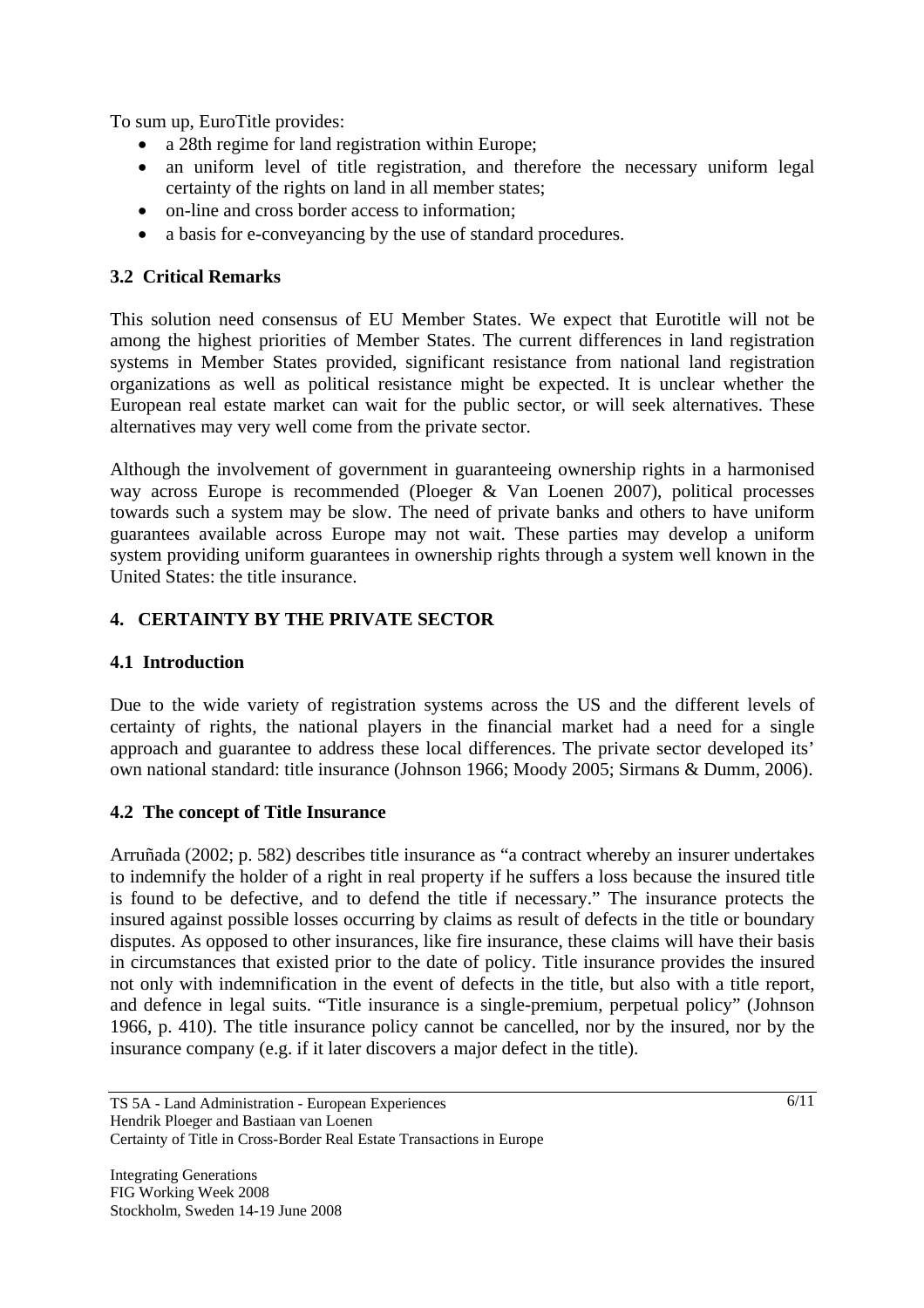There are two types of title insurance:

- an owner's title insurance (an Owner's Policy), and
- a lender's title insurance (a Loan Policy)

In a typical residential transaction, the title policy often required by the mortgage lender will not safeguard the rights and interests of the buyer; therefore a separate owner's policy is necessary (ALTA 2007). Both insurances require a one-time fee. The policies are fairly uniform over the country.

The basis for title insurance is a search of the public records, the deed or title register maintained by the government (Moody 2005). Insurance companies maintain so called 'title plants'. These private registrations are continuously updated and contain virtually the same information as that found in public records. The title plants are better organized than the public registers. E.g. the privately owned title plants are organized geographically (indexed on parcel numbers), as opposed to the name indexes county recorders use. In major metropolitan areas, the title can be searched and insurance issued within one or two days.

The American Land Titling Association (ALTA), the national trade association for the title insurance industry in the US claims that during the title search, title companies find (and fix) problems with the title in 25 percent of the transactions (ALTA 2007). It seems that applicants are sometimes more interested in what the company examination of title discloses than the insurance itself.

### **4.3 The Rise of Title Insurance in the USA**

The first title insurance company was founded in Philadelphia in 1876. But it took 75 years before title insurance became the national standard (Sirmans and Dumm, 2006). Nowadays title insurance is used in 85% of residential sales transactions in the US (Arruñada, 2002).

The development of a secondary mortgage market was very important in this development. (Moody 2005). For local lenders, with knowledge of their local clients, an uninsured evidence of title, based on the legal opinion of a local attorney could be sufficient. The demand for capital investment became so large that the supply of funds had to be found on a national basis. National lending institutions insisted on title insurance as security before they would accept a mortgage, because it is required by the secondary mortgage market (Johnson 1966,p. 393) (Sirmans and Dumm, 2006; p. 297). To put it in an other way: a title opinion from a local attorney will not provide the assurance for a national lender that is unfamiliar with local risks (ATLA, p. 9). This last issue will explain that although several US states offer state guarantee of property rights (e.g. Torrens system), nearly all institutional lenders require title insurance to protect their interests in the collateral of loans secured by real estate (Sirmans & Dumm, 2006).

#### **4.4 Title Insurance outside the USA**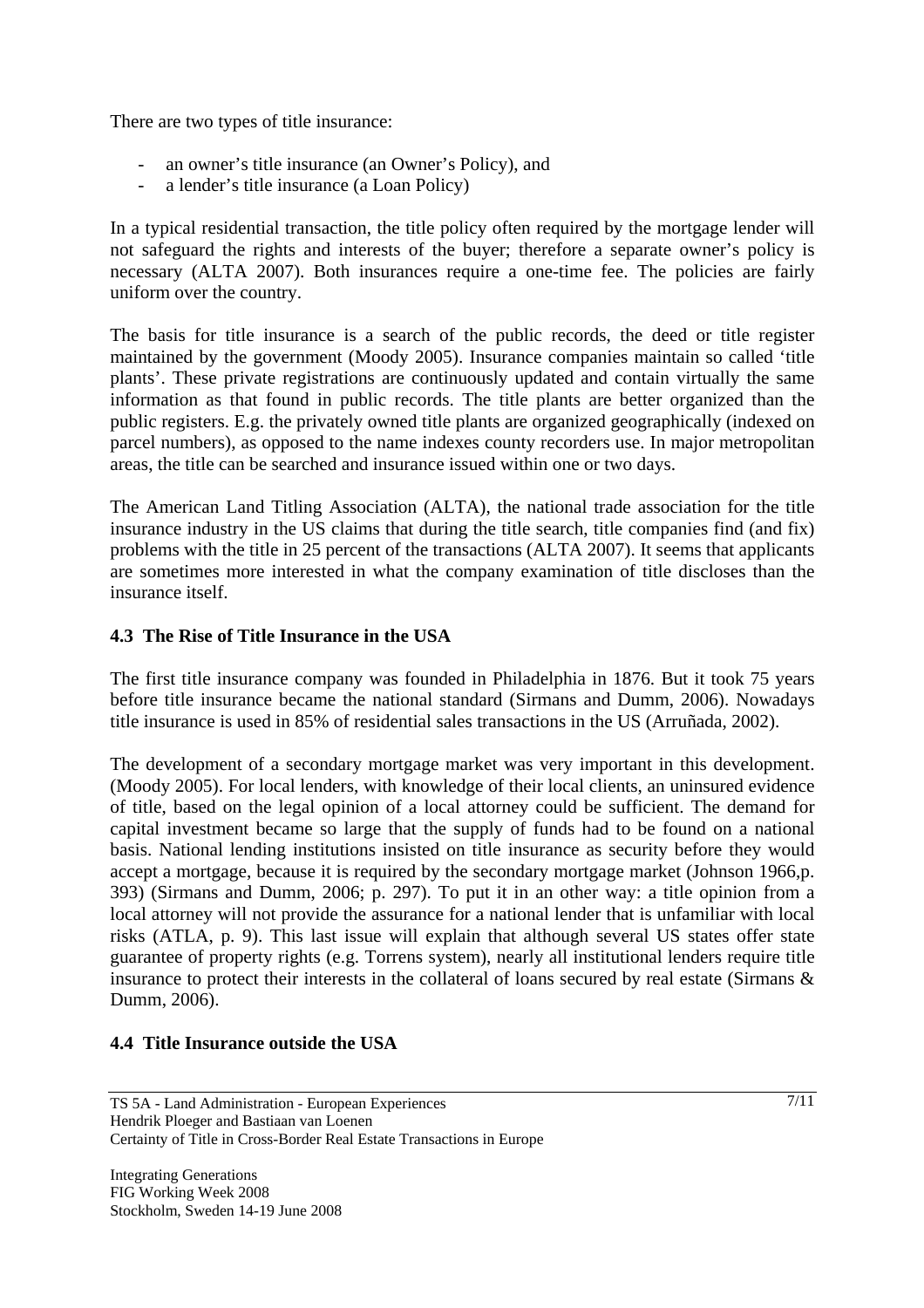According to Moody title insurance allows imperfect transactions to close, by providing coverage for risks that might otherwise not be acceptable to the buyer or lender (Moody 2005, p. 58). This element might offer an interesting prospect for cross border transaction. Wurm (2006) foresees a prosperous future of this product for the European market: in his view title insurance provides a private solution that allows investors, as well financial institutions, to benefit from a vast unified market. In 2004, it was reported that title insurance companies are operating in approximately 60 countries, including the UK, France, Germany, Italy, Spain and Greece (Stein, Calder & Spencer Compton 2006).

## **4.5 Critical remarks**

The security in real estate as offered by the private sector, is as secure as the title companies itself (e.g. case of bankruptcy of the insurance company). Thus, if a title insurance company becomes bankrupt, the guarantees the insurance provided are likely to end.

More fundamental is that the title industry does not improve the transparency of rights on real estate. Insuring a title on a property involves a review and assessment that is carried out locally because the public records to be searched are usually only available locally. Also the real estate laws, customs and practices vary by state and sometimes even county in the US; this will not change because of the existence of title insurance. The information collected and maintained in the title plant is only available to those affiliated with the plant. In addition, the title plant does not have any legal value, and only serves the work of the title company.

Finally, Arruñada (2002) found that international policies offer less coverage than the standard policies in the USA. Unregistered interests in land (overriding interests) are typically excluded from the insurance. Further, the international title insurance companies operate in a different way than in the USA. Agents nor insurers carry out title searches, issue title reports or maintain title plants like in the USA, because of the availability of the land registrations maintained by the national authorities and the involvement of legal experts, like notary public, in the transfer of rights in real estate. This questions the value of title insurance in Europe.

We expect that such a private insurance system will particularly be developed and appear in systems where the land register and the (notarial) deeds are poorly regulated and/or insecure. In the contexts where the existing land register meet the standard of users, title insurance is likely to be less successful or needed.

## **5. CONCLUSIONS**

An increase in cross-border transactions of real estate within the European Union puts a demand for easy access to the information of the national land administrations of the member states. The EULIS initiative is a major step. In addition a common European housing market requires a uniform system of land registration to promote cross-border transactions. A solution offers the introduction of a common way of land registration complimentary to the existing national land registrations. This may bring the required uniformity of land registration in Europe. This system does not need the introduction of a European Land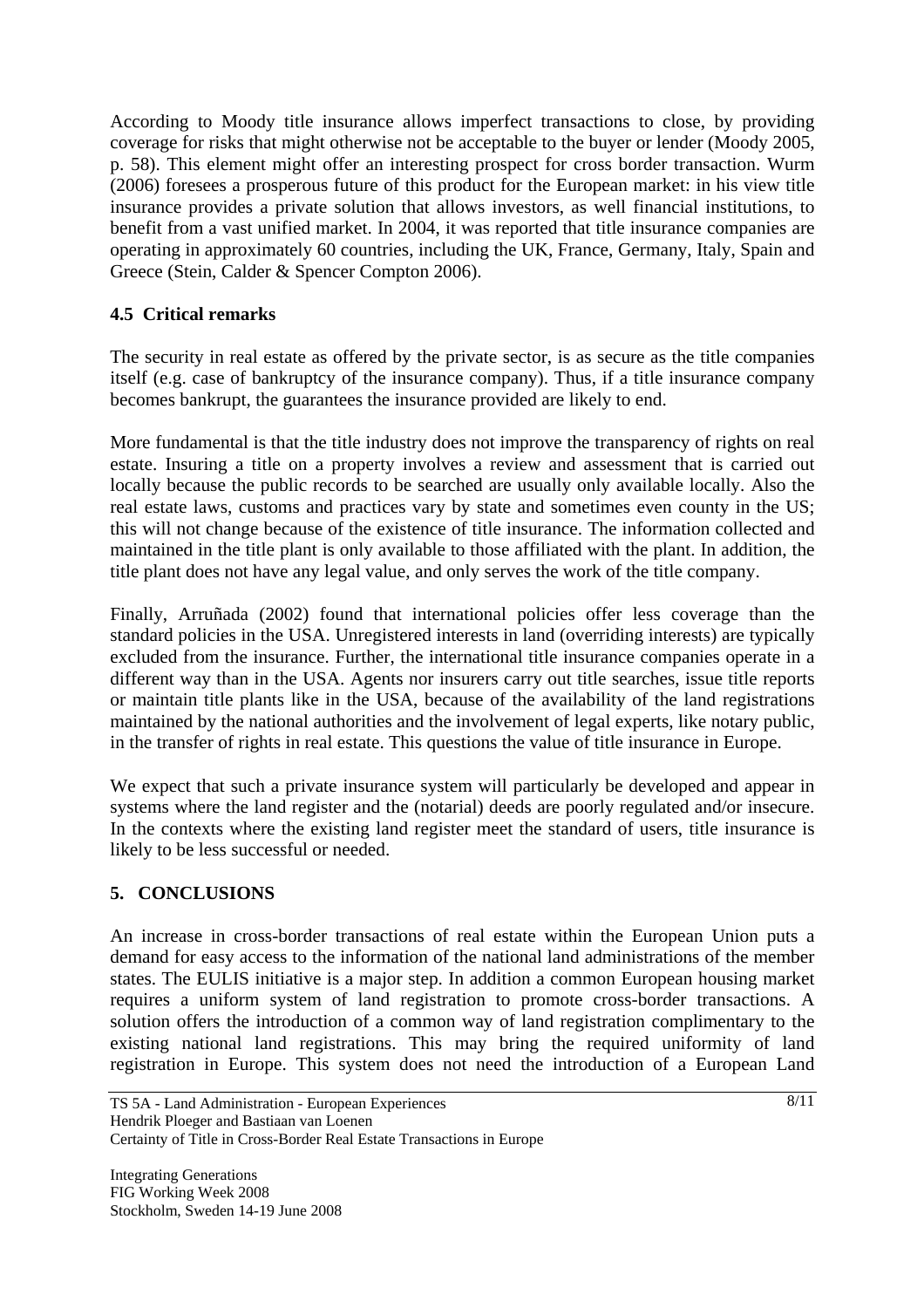Registry as such. At least in two possible ways Europe may arrive at such uniform system: through public guarantees or through private sector guarantees.

The first finds its' basis in the public sector. Member States in the EU may support registration of a uniform title, EuroTitle, in the national registry. This is guaranteed by the organisation that registers this title. Land registered under EuroTitle not only provides certainty in real estate titles within the EU, but also easy and standardised access to the information. The EuroTitle concept meets the recommendations made by the Forum Group and the standard of Cadastre 2014 on the topics of registration of rights and insight in the legal status of land.

Another direction is a guarantee of title based on the concept of private title insurance as used in the USA. An analysis of this system shows similarities with the current European discussions. Due to the wide variety of real estate systems across the United States and the different levels of certainty of rights, the national players in the financial market had a need for a harmonized approach to address these local differences. Therefore, the private sector created its' own and now the USA national standard for the (secondary) mortgage market: title insurance. The experience from the USA shows that the required uniformity in ownership rights in real estate across Europe may not necessarily come from the public sector. A development in private sector may very well be most feasible as well. Especially when the political process to establish a uniform public sector standard develops at a slower pace than the market requires.

### **REFERENCES**

- Arruñada, Benito (2002), A transaction-cost view of title insurance and its role in different legal Systems, The Geneva Papers of Risk and Insurance, 27:4, p. 582-601.
- ALTA (2007), American Land Title Association, Title Insurance: a comprehensive overview. Available: http://www.atla.org.
- EU (2004), Report by the Forum Group on Mortgage Credit, European Commission, Internal market Directorate General.
- EU COM (2005), 327 final, Green Paper on Mortgage Credit in the EU.
- EU COM (2007), 807 final, White Paper on the Integration of EU Mortgage Credit Markets.
- EU SEC (2007), 1683 final, Commission staff working document accompanying the
- White Paper on the Integration of EU Mortgage Credit Markets, Impact assessment, Annex 3: Impact assessment on specific issues.
- EUI (2005), Real Property Law and Procedure in the European Union: national reports and general report.
- Von Bar et al. (2008), Principles, Definitions and Model Rules of European Private Law, Draft Common Frame of Reference (DCFR), Prepared by the Study Group on a European Civil Code and the Research Group on EC Private Law (Acquis Group), Sellier, European Law Publishers.
- Johnson, H.M. (1966), The nature of title insurance, The Journal of Risk and Insurance, Vol. 33, No 3, p. 393-410.

Certainty of Title in Cross-Border Real Estate Transactions in Europe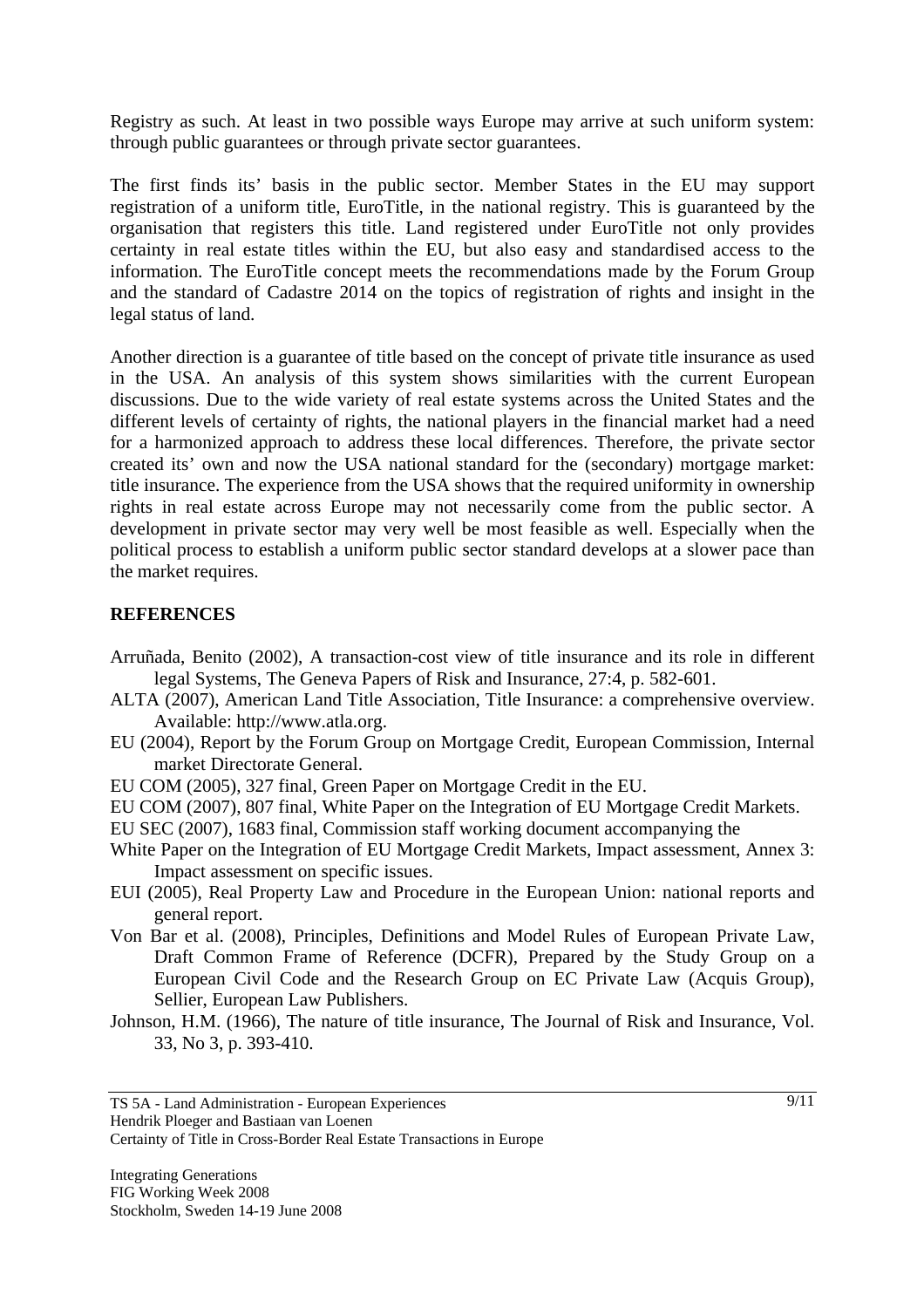- Kaufmann, Jürg & Daniel Steudler (1998), Cadastre 2014, a vision for a future cadastral system, FIG – International Federration of Surveyors (Commission 7).
- Moody, Bill (2005), A timeline for title insurance, Mortgage Banking, Vol. 65, Issue 11, p. 57-62.
- Ploeger, Hendrik & Bastiaan van Loenen (2004), At the beginning of the road to harmonization of land registry in Europe, European Review of Private Law , pp. 379- 387.
- Ploeger, Hendrik & Bastiaan van Loenen (2005), Harmonization of land registry in Europe, TS18 – Comparative Aspects of Land Administration Systems, From Pharaohs to Geoinformatics, FIG Working Week 2005 and GSDI-8, Cairo, Egypt April 16-21, 2005.
- Ploeger, Hendrik, Sergio Nasarre-Aznar & Bastiaan van Loenen, EuroTitle: paving the road to a common real estate market (2005), Ius Commune Conference, Edinburgh.
- Ploeger, Hendrik (2006). EuroTitle: Needs a common level of registration a common level of land law?, Ius Commune Conference, Utrecht.
- Ploeger, Hendrik & Bastiaan van Loenen, (2007), Security in real estate titles: Prerequisite for an European housing market, ENHR International conference, 25-28 June
- Sirmans, G. Stacy & Randy E. Dumm (2006), Title insurance: an historical perspective, Journal of Real Estate Literature, Volume 14, Number 3, p. 293-320.
- Stein, Joshua, J. Carmichael Calder & S.H. Spencer Compton (2006), A report on title insurance in international real estate transactions, Briefings in Real Estate Finance, Vol. 4, no 2, p. 165-172.
- Wurm, Jean-Bernard (2006), How US-style title insurance is transforming risk management in European real estate markets, Housing Finance International, June, p. 16-19.
- Zentrum für Europäische Rechtspolitik (2007), Study COMP/2006/D3/003, Conveyancing Services Market.

#### **BIOGRAPHICAL NOTES**

**Hendrik Ploege**r studied law at Leiden University and the Free University of Amsterdam, The Netherlands. In 1997 he finished his PhD-thesis on the subject of the right of superficies and the horizontal division of property rights in land. After an assistant-professorship in civil and notary law at Leiden University, he is since 2001 assistant-professor at Delft University of Technology, The Netherlands and teaches several subjects in the field of land development, land law and land registration. His research interests are land law and land registration, especially from a comparative legal perspective. Hendrik is national delegate to FIG Commission 7.

**Bastiaan van Loenen** holds a PhD from Delft University of Technology, the Netherlands (2006) and a MSc from Maine, USA. His PhD thesis concerned 'Developing geographic information infrastructures; the role of information policies'. His further research interest include location privacy, geo-portals, and land administration. He has published on a variety of other legal and policy related topics including: the role of access policies in the development of SDIs, the impact of data policies for scientific research, development of spatial data infrastructures, legal and organisational aspects of local land use plans, and the legal (im)possibilities of the introduction of electronic means within the Dutch National Land